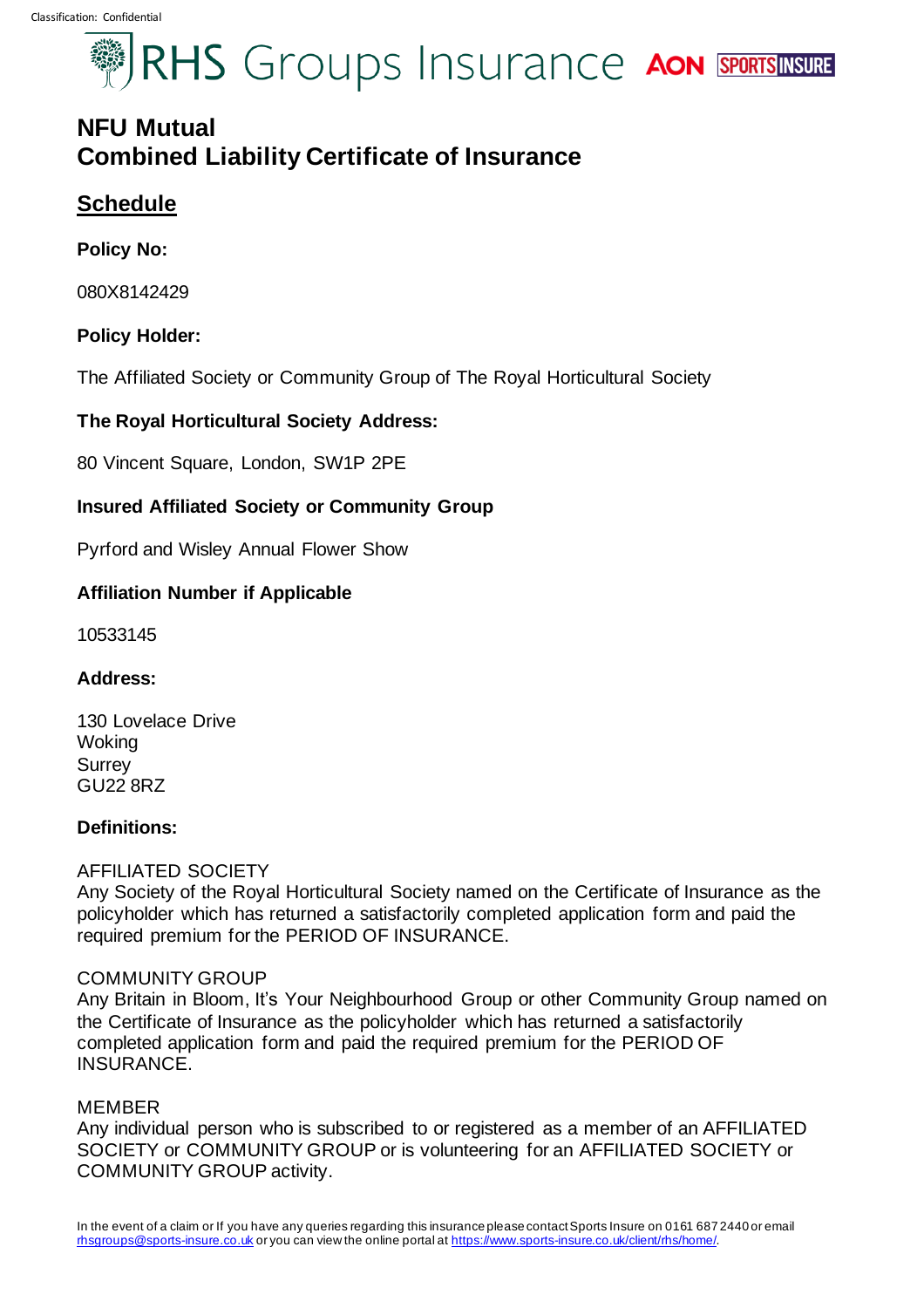

#### **Period of Insurance:**

1st February 2022 – 31st January 2023

#### **Business Description:**

Horticultural and social activities organised by the AFFILIATED SOCIETY or COMMUNITY GROUP within the United Kingdom, the Channel Islands or the Isle of Man.

#### **Total Premium: £75**

| <b>Employers Liability</b> | £10,000,000 |  |
|----------------------------|-------------|--|
| <b>Public Liability</b>    | £5,000,000  |  |
| <b>Products Liability</b>  | £5,000,000  |  |

# **Section 1: Employers' Liability**

**Limit of Indemnity any one event:** GBP 10,000,000

**Terrorism sub-limit any one event:** GBP 5,000,000

## **Section 2: Public Liability**

**Limit of Indemnity any one event:** GBP 5,000,000

**Terrorism sub-limit any one event:** GBP 2,500,000

**Excess:** Nil

# **Section 3: Products Liability**

**Limit of Indemnity any one event and in the aggregate for the period of insurance:**

If Public Liability is Insured: As per Section 2: GBP 5,000,000

#### **Terrorism sub-limit any one event and in the aggregate for the period of insurance:**

If Public Liability is Insured: As per Section 2: GBP 2,500,000

**Data Protection sub-limit in the aggregate for the period of insurance:**

If Public Liability is Insured: As per Section 2: GBP 500,000